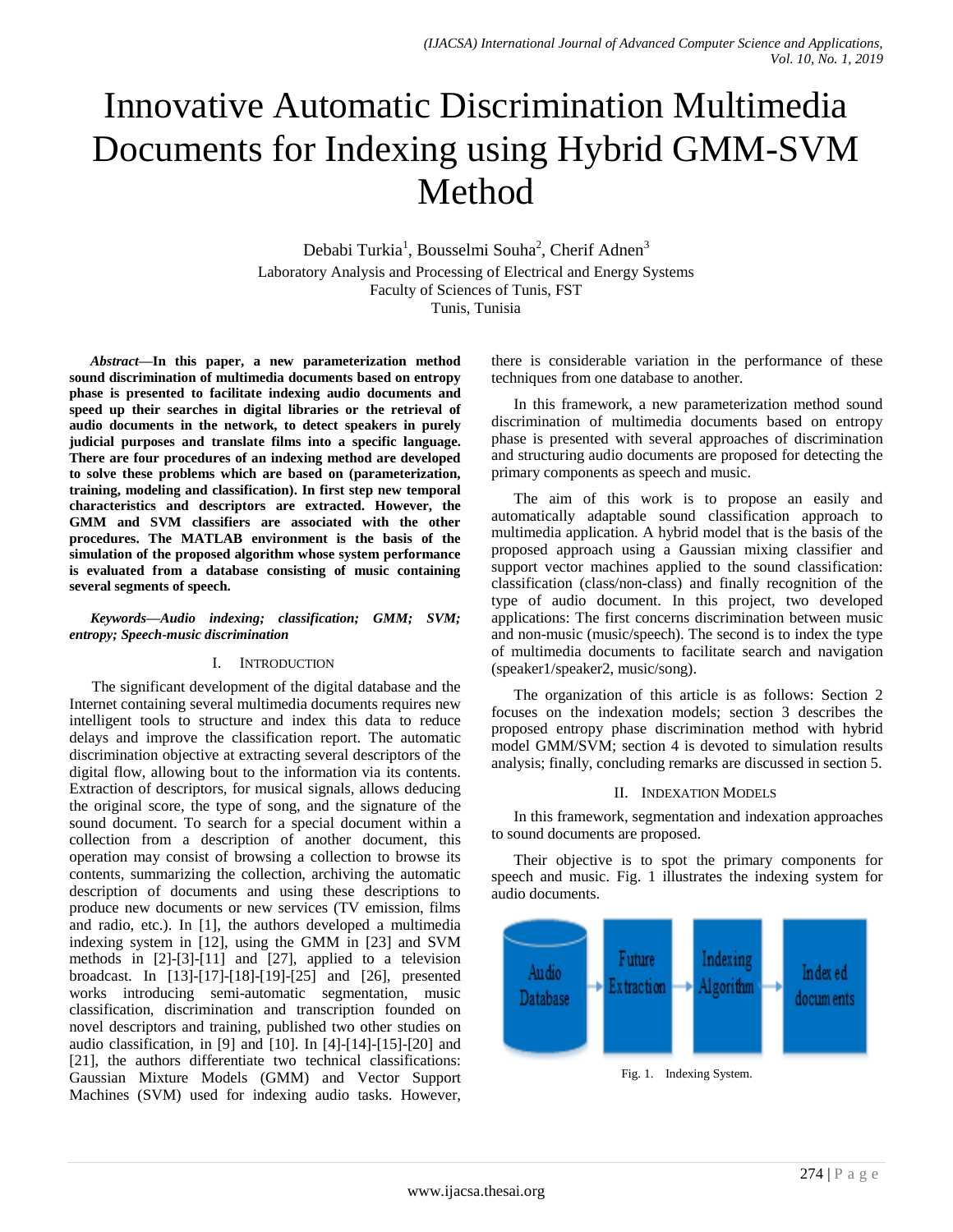# *A. Discrimination Speech/Music: Future Extraction with Entropy*

Shannon determines Hof's entropy as being a discrete random variable X with possible values {x1… xn} and probability mass function  $P(X)$  as [6]:

$$
H(X) = \mathbb{E}[I(X)] = \mathbb{E}[-\ln(P(X))]
$$
\n(1)

 $E$ : the operator of the expected value and I: the content of X and  $I(X)$ : a random variable.

Entropy can be expressed with:

$$
H(X) = \sum_{i=1}^{n} P(x_i)I(x_i) = -\sum_{i=1}^{n} P(x_i)log_b P(x_i)
$$
 (2)

When b is the base of this logarithm, the common values used for b are 2, e and 10 being the Euler number, and for the entropy units are the bits for  $b = 2$ , for  $b = e$  and the bans if  $b =$ 10. If  $P (xi) = 0$  for the same I, the value of the sum for the corresponding sum 0 logb (0) is equal to 0, which is consistent with the limit.

$$
\lim_{p\to 0+} plog(p)=0
$$

The definition of the conditional entropy of two events X and Y respectively admitting the values xi and yi, as follows:

$$
H\left(\frac{x}{y}\right) = -\sum_{i,j} p(x_i, y_i) \log \frac{p(x_i, y_i)}{p(y_i)}
$$
(3)

The probability (xi, yi) for  $X = xi$  and  $Y = yi$  is understood as the amount of randomness for X the random variable considering Y which is the event.

#### *B. Gaussian Mixture Models*

The GMM, in pattern recognition, is based on Fisher's algorithm [5] and [8], he envisions that each vector is part of a class, a probability distribution function (pdf) is a model for each class it type Gaussian Mixture Model:

Training phase: is the phase of estimating pdf templates (or parameters) for each class.

Classification phase: This is the decision phase by calculating the maximum log-likelihood criterion for each test observation.

k Gaussian laws are combined for a Gaussian Mixture Model (GMM). For that, the weighting of each law is (pk) and two parameters are specific: the average µk and the covariance matrix ∑k.

$$
f(x) = \sum_{k=1}^{K} p_k N(x, \mu_k, \sum_k)
$$
\n(4)

$$
p_k \ge 0 \quad \text{and } \sum_{k=1}^{K} p_k = 1 \tag{5}
$$

A simpler approach is used to detect the two basic components: music and speech. In this context, we define for the classification of the two systems, one to detect the music and one for the speech using class/non-class for the classification approach. For this purpose, the results of the two systems are merged seeking segments containing speech/music. A GMM classification system is well defined for each type of sound: speech/non-speech, Fig. 2 summarizes this system.

## *C. Support Vector Machine*

For classification or regression challenges, the supervised machine learning algorithm: Support Vector Machine (SVM) is used  $[7]-[16]-[22]$  and  $[24]$ . Indeed, in classification problems it is commonly used. In a space with n dimensions it draws each data or entity in the form of a point, each value of a particular coordinate is the value of each entity. Then, he proceeds to a classification: he searches for the hyper-plane which distinguishes in a certain way the two classes Fig. 3.

The resolution of an SVM, it is necessary to find the function of decision which makes it possible to classify the data and any vector xi must satisfy:



Fig. 2. Gaussian Mixture Models (Spkr: Speaker).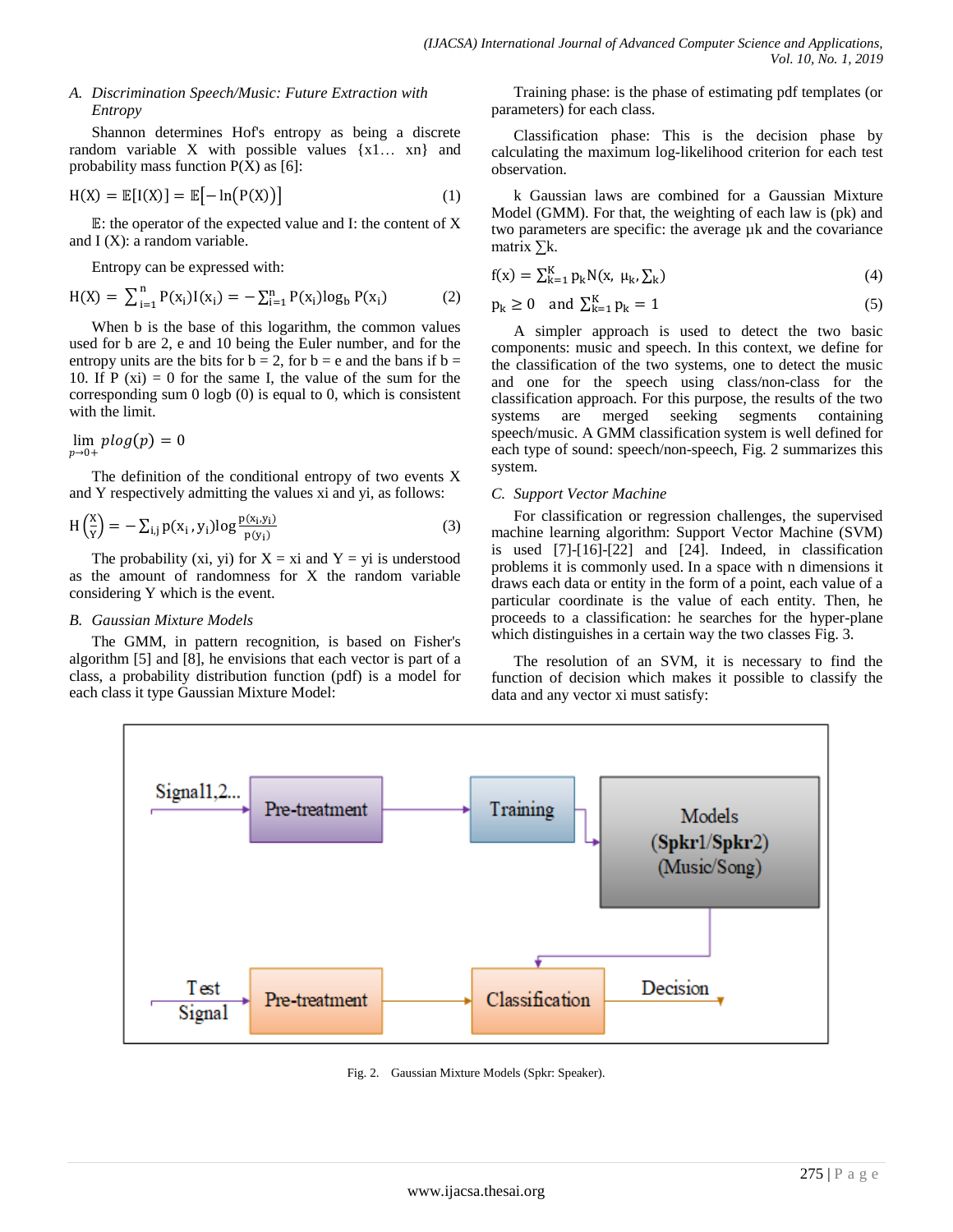

$$
\begin{cases} w.x_i + b \ge +1 & \text{if } y_i = +1 \\ w.x_i + b \le -1 & \text{if } y_i = -1 \end{cases}
$$
 (6)

The restrictions are expressed by:

$$
y_i(w, x_i + b) \ge 1 \tag{8}
$$

 $1/\|\mathbf{w}\|$  is the distance between the contour for each class and the separation function. To solve the problem of an SVM one must minimize  $\|w\|$  subject to (8), returns to a quadratic problem. The resolution of such a problem consists of converting it into a double expression by using the Lagrange multipliers method, which is a typical approach with the following form:

$$
L_0 = \sum_{i=1}^{l} \alpha_i - \frac{1}{2} \sum_{i,j=1}^{l} \alpha_i \alpha_j y_i y_j K(x_i, y_j)
$$
(9)

$$
\sum_{i=1}^{l} \alpha_i y_i = 0 \tag{10}
$$

Under constraints:

$$
0 \leq \alpha_i \leq C \quad i = 1, \dots, l \tag{11}
$$

With  $xi = training$  vectors,  $yi = class$  label of  $xi$ ,  $K$  (....) = is the function of the kernel,  $C = iS$  compromised between the erroneous classification of the learning data and that of the margin reached.

The SVM decision function:

$$
f(u) = sign\left(\sum_{i=1}^{l} \alpha_i y_i K(u, x_i) + b\right)
$$
\n(12)

## III. ENTROPY PHASE DISCRIMINATION METHOD WITH HYBRID METHOD GMM/SVM

In this research works, discrimination algorithm for indexing audio documents is performed using four most habitually steps: parameterization (calculate entropy phase of the signal), training (hybrid method GMM and SVM classifiers), modeling and classification (Fig. 4).

Our work is to offer an easily and automatically adaptable sound discrimination approach to multimedia content and application. The proposed approach is based on an entropy phase summarized with the following Fig. 5.



Fig. 4. Discrimination Algorithm for Indexing with Hybrid Model.



Fig. 5. Audio Documents Automatic Discrimination with Calculating Entropy Phase for Parameterization.

#### IV. SIMULATION RESULTS ANALYSIS

STEP1: In this step, after acquisition of audio documents signal, entropy is applied (Fig. 6) and is divided into stationary frames (in which is projected entropy on the x-axis) (Fig. 7), then the normalization of the signal is tried (Fig. 8) and inverse of a tangent to find the angle of the signal (Entropy phase) (Fig. 9) and finally (Fig. 10) resumes discrimination (S/M) with a global thresholding is applied.

The following Fig. 6 illustrates a typical plot of the original signal and the entropy that demonstrates: entropy decreases with speech then with music.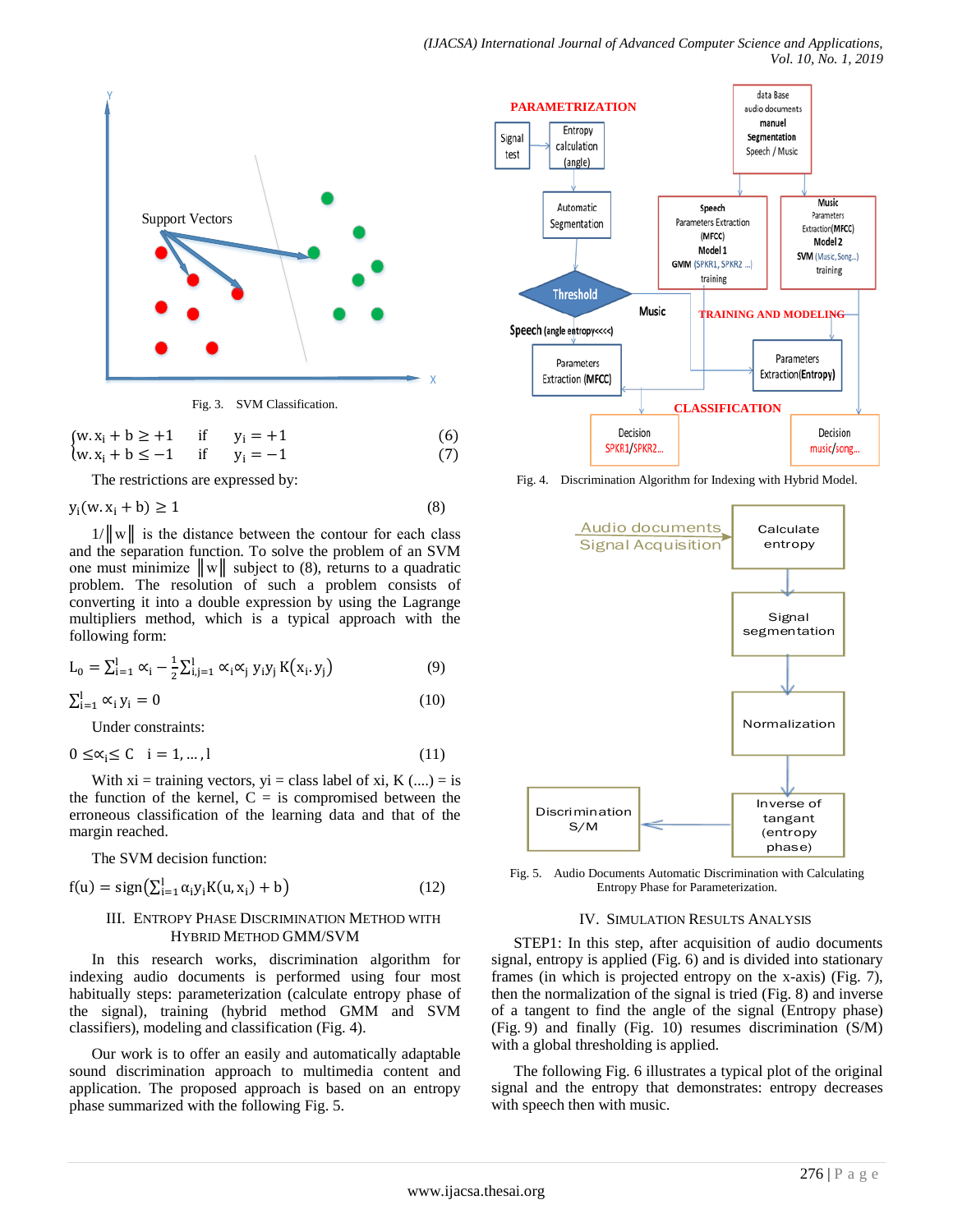

Fig. 7 illustrates a typical plot of the original signal and the segmentation of the signal. In which, the entropy is projected on the x-axis to show clearly the comparison between entropy phase with speech then music.

The figure below (Fig. 8) described a typical plot of the original signal and signal normalization.



Fig. 8. Signal Normalization.

The following Fig. 9 illustrates a typical plot of the original signal and the entropy phase. As observed, this figure proves that music has an angle of entropy greater than that of speech.

Fig. 10 below illustrates a typical plot of the original signal and the angle of entropy. As seen, this figure shows automatic discrimination of the signal (music and speech) with a threshold calculated using the mean and the maximum of the variation of the entropy angle.

Fig. 11 illustrates a test sample that is composed of an alternation of voices (male and female speaker) and music. On the waveform (signal), the speech, music and song sections are indicated, and the instant musical probability is marked on the lower graph which is compared to a threshold calculated automatically.

Fig. 12 demonstrates clearly the efficiency of our automatic segmentation and indexation method, applied to 100 audio documents (constituted of music, songs with several speech segments), that 3 documents present a discrimination error: for 01 h: 26 m: 24 s the indexation error is of the order of 12 s.

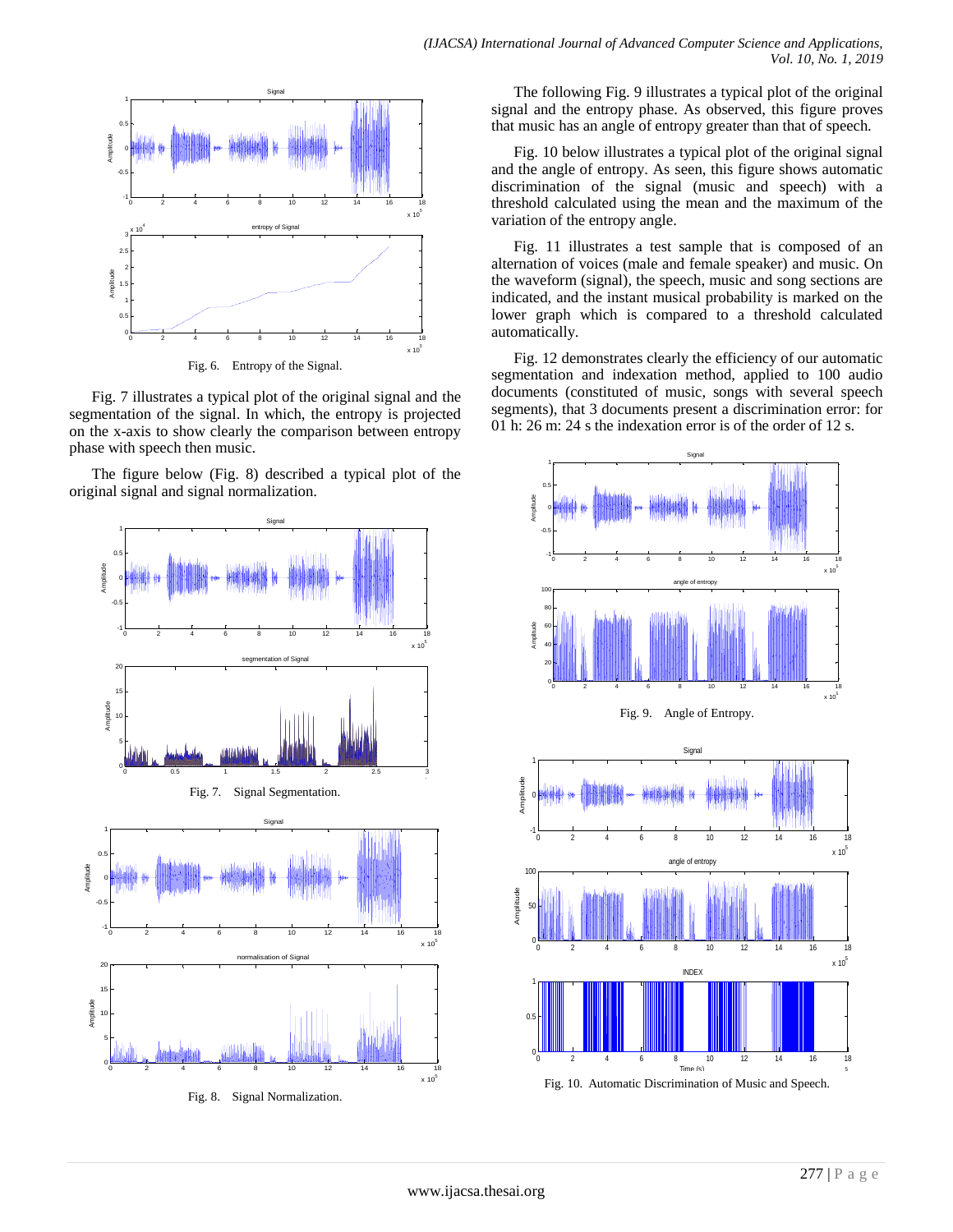

Fig. 11. Discrimination of Music and Speech.



Fig. 12. Percentage of Discrimination Rate and Error. **Discrimination rate Error rate**

- STEP2: After performing the discrimination (parameterization) of audio documents with threshold value, in second step, training techniques used in audio indexing tasks: Gaussian Mixture Models (GMM) [1] with speech (window frame: 1024, Gaussian number: 4, MFCC coefficients: 13, iteration number: 10) and Support Vector Machines (SVM) for music.
- STEP3: The third step focuses on modeling speech and music, is to propose an approach of modeling sound adaptable in an easy and automatic way to the multimedia content and application. A hybrid model of the proposed approach is based on the use of a Gaussian mixing classifier and support vector machines applied of sound modeling: the modeling in music/song, man/woman(SPKR1, SPKR2), and class/non-class.

• STEP4: In this step, the proposed approach is based on a hybrid model GMM and SVM applied of sound classification to indexing multimedia documents in order to facilitate the search and navigation.

In training and modeling techniques data base TIMIT, music and songs from the internet are used.

Finally, Fig. 13 shows the index for different speakers and types of musical documents (music/song).

Comparing the error rate with another method of discrimination and indexing, we find with our algorithm a very negligible error rate, Fig. 14 comparing the error rate with another method of discrimination and indexing, we find with our algorithm a very negligible error rate, Fig. 14 summarizes the indexation rate.



Fig. 13. Indexing Class of Speech and Music with GMM/SVM.



SPKR2: Speaker2



Fig. 14. Comparison of Indexing Rate with Differents Methods.